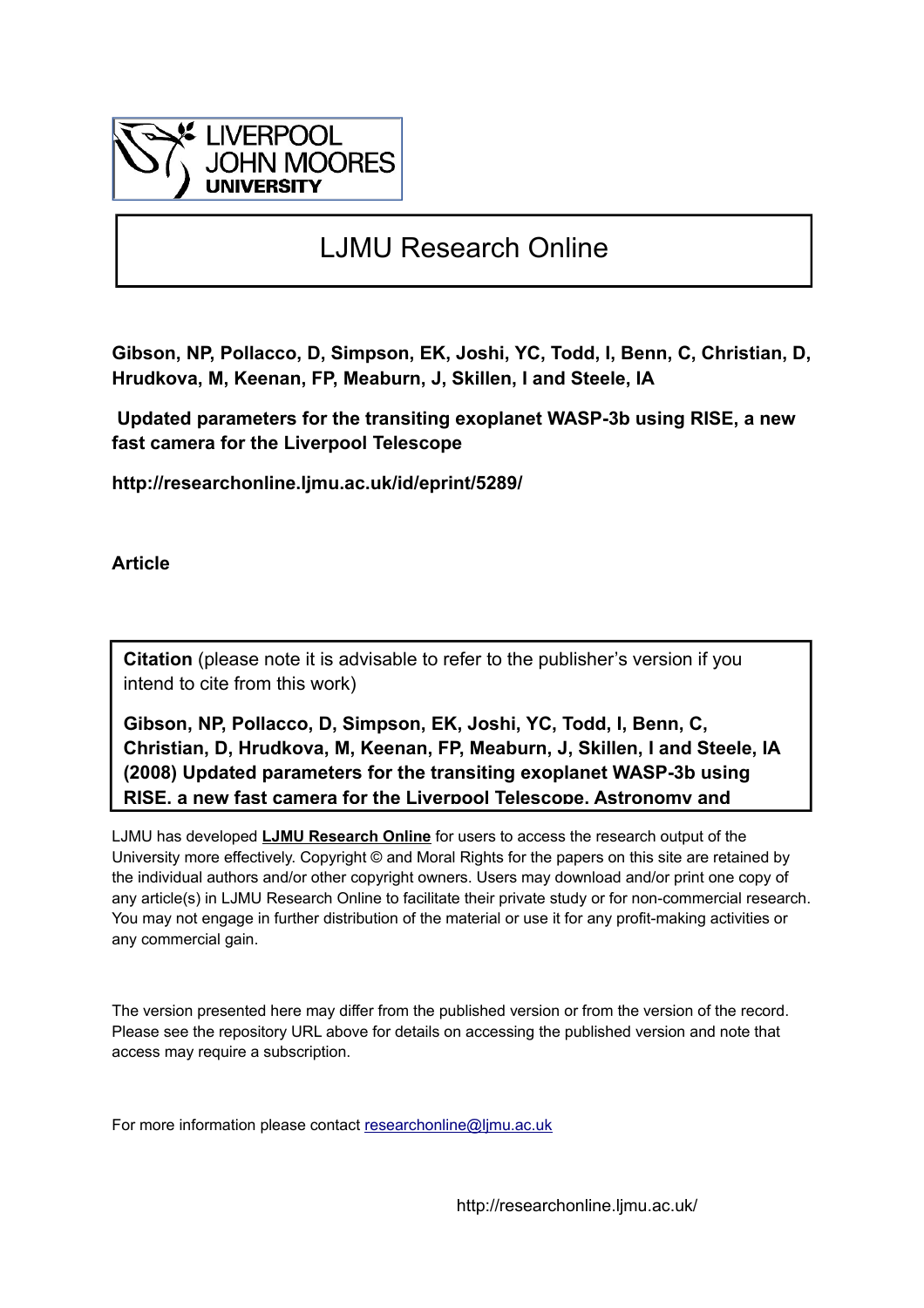## **Updated parameters for the transiting exoplanet WASP-3b using RISE, a new fast camera for the Liverpool Telescope**

N. P. Gibson<sup>1,\*</sup>, D. Pollacco<sup>1</sup>, E. K. Simpson<sup>1</sup>, Y. C. Joshi<sup>1</sup>, I. Todd<sup>1</sup>, C. Benn<sup>2</sup>, D. Christian<sup>1</sup>, M. Hrudková<sup>3</sup>, F. P. Keenan<sup>1</sup>, J. Meaburn<sup>4</sup>, I. Skillen<sup>2</sup>, and I. A. Steele<sup>5</sup>.

<sup>1</sup> Astrophysics Research Centre, School of Mathematics & Physics, Queen's University, University Road, Belfast, BT7 1NN, UK

2 Isaac Newton Group of Telescopes, Apartado de Correos 321, E-38700 Santa Cruz de la Palma, Tenerife, Spain

<sup>3</sup> Astronomical Institute, Charles University Prague, V Holesovickach 2, CZ-180 00 Praha, Czech Republic

<sup>4</sup> School of Physics and Astronomy, University of Manchester, M13 9PL, UK<br><sup>5</sup> Astrophysics Pesearch Institute, Liverpool John Moores University CH61.4

<sup>5</sup> Astrophysics Research Institute, Liverpool John Moores University, CH61 4UA, UK

Received August 20 2008; accepted August 20 2008

#### **ABSTRACT**

Some of the first results are reported from RISE - a new fast camera mounted on the Liverpool Telescope primarily designed to obtain high time resolution light curves of transiting extrasolar planets for the purpose of transit timing. A full and partial transit of WASP-3 are presented, and a Monte Carlo Markov Chain analysis is used to update the parameters from the discovery paper. This results in a planetary radius of  $1.29^{+0.05}_{-0.12}R_J$  and therefore a density of  $0.82^{+0.14}_{-0.09}\rho_J$ , consistent with previous results. The inclination is 85.06<sup> $+0.16$ </sup> deg, in agreement (but with a significant improvement in the precision) with the previously determined value. Central transit times are found to be consistent with the ephemeris given in the discovery paper. However, a new ephemeris calculated using the longer baseline results in  $T_c(0) = 2454605.55915 \pm 0.00023$  HJD and  $P = 1.846835 \pm 0.000002$  days.

**Key words.** methods: data analysis – stars: planetary systems – stars: individual: WASP-3 – techniques: photometric

### **1. Introduction**

Transit observations of extrasolar planets are vital to our understanding of planetary systems, as they allow us to determine the orbital inclination and planetary radius, and when coupled with the radial velocity (RV) method, the mass and density may be derived. Ground-based transit surveys such as SuperWASP [\(Pollacco et al. 2006\)](#page-5-0) and HATnet [\(Bakos et al. 2004\)](#page-4-0) are now coming of age and to date over 50 transiting planets have been found<sup>[1](#page-1-0)</sup>. Most of these systems are Hot Jupiters (with the exception of GJ-436b - see [Gillon et al.](#page-5-1) [\(2007\)](#page-5-1)), and neither these transit surveys nor the RV method are close to reaching the required precision to search for Earth-sized planets.

However, high precision transit photometry may provide us with a short-cut to detecting Earth-sized planets around existing transiting systems, as it allows us to measure the central transit times of these systems very accurately. This could reveal the presence of a third body through transit timing variations (TTV) by measuring any perturbations on the transiting planets orbital period (Miralda-Escudé 2002; [Holman & Murray 2005](#page-5-3); [Agol et al. 2005;](#page-4-1) [Heyl & Gladman 2007\)](#page-5-4). The TTV technique is sensitive to Earth-sized planets (or smaller) when the perturber is in favourable orbital configurations - namely low-order mean motion resonances. The technology to take advantage of this technique already exists and in fact ground-based TTV experiments are the first to have probed for Earth-sized planets around main sequence stars (see for example, [Holman et al.](#page-5-5) [2006](#page-5-5); Ste ff[en & Agol 2005\)](#page-5-6).

The TTV method requires many light curves of high-time resolution coupled with precision photometry when search-

ing for Earth-sized exoplanets. RISE (Rapid Imager to Searc h for Exoplanets) is a new instrument designed primarily for this purpose. It was designed and built by scientists from Queens University, Belfast, Liverpool JMU and the University of Manchester, and is mounted on the fully robotic 2-m Liverpoo l Telescope (LT) on La Palma. It was commissioned in late February 2008 and is described in §2.1.

In the months following the commissioning run some non-TTV targets were observed with RISE to test the instrument and reduction procedures further. These data have already been used to accurately characterise a recently discovered planet from the SuperWASP-N camera, WASP-14b (see [Joshi et al. \(2008](#page-5-7)) for details). In this paper we present a full transit of WASP-3 observed during this period, along with a recently obtained partial transit. WASP-3b was also discovered by the SuperWASP-N camera (see [Pollacco et al. 2008\)](#page-5-8) and was found to be a relatively massive planet closely orbiting an unevolved main sequence star of spectral type F7-8V.

However, there is currently only transit photometry available for WASP-3 from relatively small aperture telescopes (eg th e IAC 80cm and Keele 60 cm). In this paper we analyse the RISE lightcurves to provide improved model fits of the planetary parameters and also to demonstrate the potential timing accuracy obtainable from the ground using such an instrument. We are in the process of targeting several other planetary systems with RISE in order to detect TTV signals.

In §2 we describe the RISE instrument and the observation and data reduction procedures. We describe the fitting technique used to extract the parameters and uncertainties from the lightcurves in §3, and finally in §4 and §5 we present, discuss and summarise our results.

<sup>⋆</sup> e-mail: ngibson07@qub.ac.uk

<span id="page-1-0"></span><sup>1</sup> see http://[exoplanet.eu](http://exoplanet.eu/)/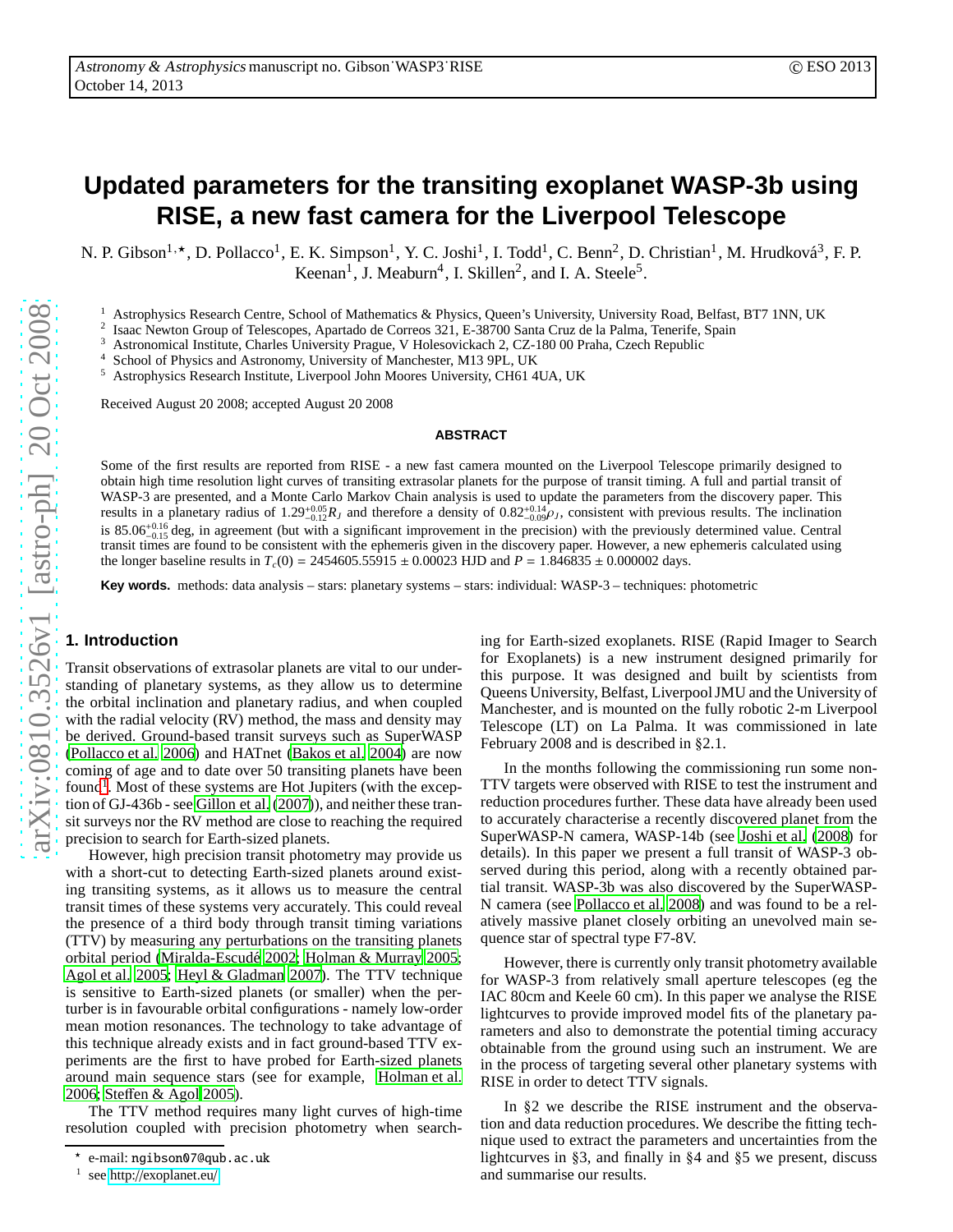#### **2. Observations and data reduction**

#### 2.1. The RISE instrument

RISE was mounted on the LT and commissioned in February 2008, and was designed to obtain high time precision lightcurves of transiting extrasolar planets. Due to transiting systems often being relatively bright targets ( $m<sub>v</sub> < \sim 13$ ), overheads due to readout time adversely affect the timing precision we can obtain. Therefore, RISE consists of a thermoelectrically cooled frame transfer CCD (using an e2v CCD47-20 back illuminated chip) which allows exposure times as short as 1 second without dead time. For very bright targets (eg HD189733, *V* ∼< 8) this allows much more data (>10000 images) to be taken during a typical 2-3 hour transit than from a traditional CCD with significant readout time.

The CCD has  $1024 \times 1024$  13.0  $\mu$ m pixels in the light sensitive region, giving a field of view of  $9.4 \times 9.4$  arcminutes squared. This relatively large field should provide many bright sources to be used as reference stars, therefore improving the potential photometric accuracy, and allows accurate lightcurves to be taken for relatively uncrowded fields previously unattainable with RATCAM - the other imager on the LT with a field of view of 4.6 x 4.6 arcminutes squared.

Furthermore, the RISE instrument uses a single broadband filter composed of Schott KG5 and OG515, which results in a band pass of 500-700nm. This allows the instrument to collect as many photons as possible during an exposure, which again should improve the photometric accuracy we can obtain and therefore the timing accuracy. For more information about the design and performance of RISE, and the LT, see [Steele et al.](#page-5-9) [\(2008\)](#page-5-9).

#### 2.2. RISE photometry

A full transit of WASP-3 was observed using RISE on the night of 18 May 2008, and a partial transit was observed on the night of 4 September 2008, corresponding to epochs *E* = 250 and 309, respectively, from the ephemeris of [Pollacco et al. \(2008\)](#page-5-8),

#### *T<sup>c</sup>* = 2454143.8503 + 1.846834 *E* [*HJD*].

The data from 18 May consist of 4800 x 3s exposures beginning at 23:15 UT spanning a 4 hour period starting ∼0.8 hours before ingress and ending ∼0.4 hours after egress, resulting in an airmass range of ∼1.99-1.02. The 4 September data consist of 3900 x 3s exposures beginning at 22:30 UT, spanning 3.25 hours starting approximately 0.7 hours before ingress and ending just before egress - corresponding to an airmass range of ∼1.08-2.10.

The detector was set to 2x2 binning mode for both transits giving a scale of 1.1 arcsec/pixel, and the LT was defocussed so that the chip was not saturated and well below the non-linearity regime resulting in a typical FWHM of ∼3-4 pixels (3.3-4.4 arcsec). This also helps to minimise errors associated with flat fielding. Both nights were photometric.

The images were first de-biased and flat fielded with com-bined twilight flats using standard IRAF<sup>[2](#page-2-0)</sup> routines. Aperture photometry was then performed on the target star and 3 nearby companion stars using Pyraf<sup>[3](#page-2-1)</sup> and the DAOPHOT package us-



<span id="page-2-2"></span>**Fig. 1.** RISE lightcurves of WASP-3 taken on 18 May 2008 (upper, offset by 0.05) and 4 Sep 2008 (lower) shown in 1 minute bins with the best fit model from the MCMC analysis overplotted. Residuals are shown offset along with their error bars after rescaling so  $\chi^2_{red} = 1$  and to account for red noise.

ing a 7 pixel aperture (the same companion stars were not used in both cases due to different field orientations). The flux of WASP-3 was then divided by the sum of the companion stars (all checked to be non-variable) to obtain each light curve. Initial estimates of the photometric errors were calculated using the aperture electron flux, sky and read-noise. The lightcurves were then normalised by dividing through with a linear function of time fitted to the out-of-transit data, setting the unocculted flux of WASP-3 equal to 1, revealing a transit of depth ∼1.17%. The lightcurves along with their best fit models and residuals are shown in Fig. [1,](#page-2-2) after grouping the data into 1 minute bins. The rms of the residuals from the best fit model (see §3.1) are ∼ 4.3 mmag for each lightcurve per 3s exposure.

#### **3. Results and analysis**

#### 3.1. Determination of system parameters

In order to determine the system parameters from the photometry, a parameterised model was constructed. This used Kepler's Laws and assumed a circular orbit to calculate the normalised separation  $(z)$  of the planet and star centres as a function of time from the stellar mass and radius ( $M_{\star}$  and  $R_{\star}$ ), the planetary mass and radius ( $M_p$  and  $R_p$ ), the orbital period and inclination (*P* and *i*), and finally a central transit time for each lightcurve  $(T_{0,n})$ . The analytic models of [Mandel & Agol \(2002\)](#page-5-10) were then used to calculate the stellar flux occulted by the planet from the normalised separation and the planet/star radius ratio  $(\rho)$  assuming the quadratic limb darkening function

$$
\frac{I_{\mu}}{I} = 1 - a(1 - \mu) - b(1 - \mu)^{2},
$$

<span id="page-2-0"></span><sup>2</sup> IRAF is distributed by the National Optical Astronomy Observatories, which are operated by the Association of Universities for Research in Astronomy, Inc., under cooperative agreement with the National Science Foundation.

<span id="page-2-1"></span><sup>3</sup> Pyraf is a product of the Space Telescope Science Institute, which is operated by AURA for NASA.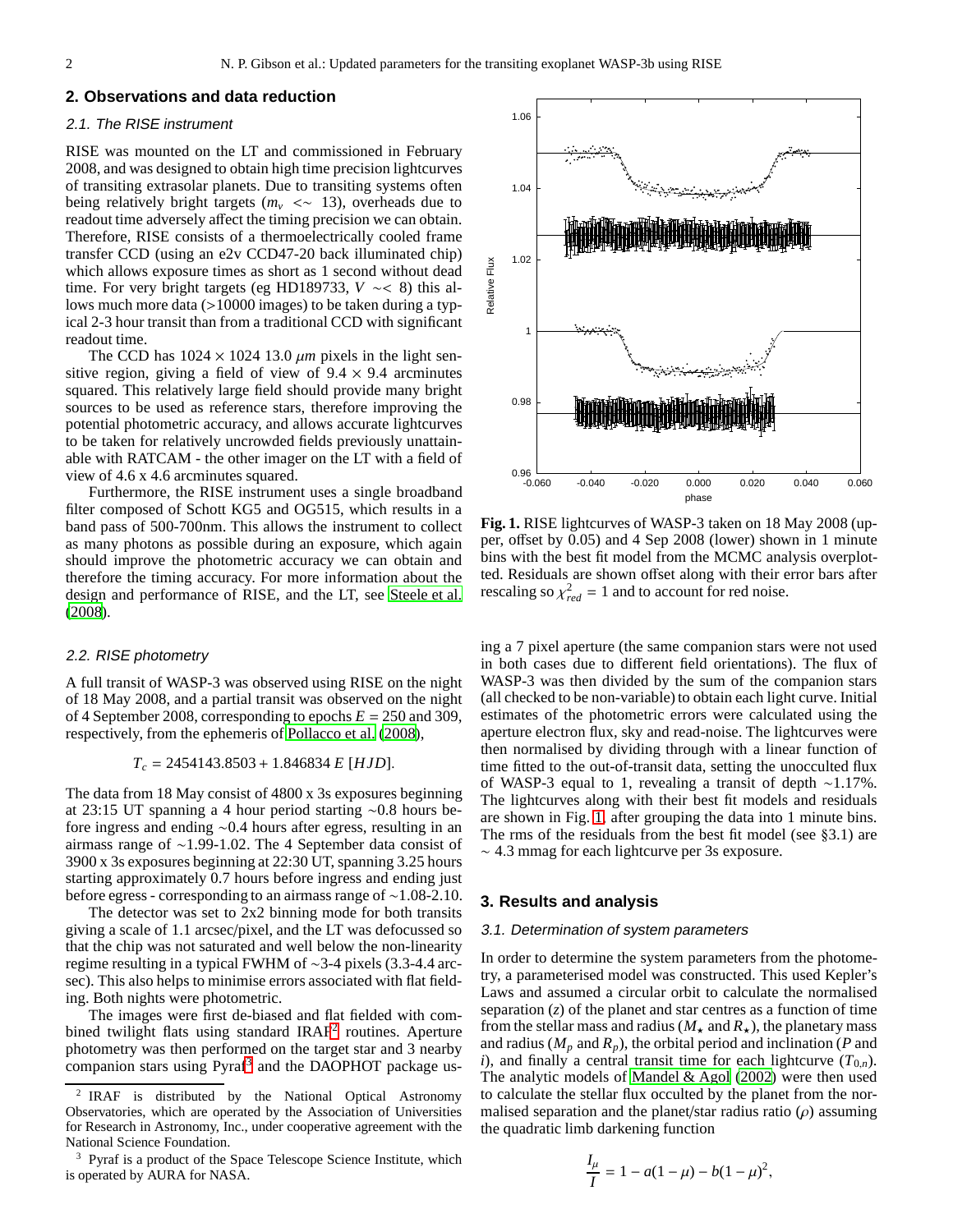where *I* is the intensity,  $\mu$  is the cosine of the angle between the line of sight and the normal to the stellar surface, and *a* and *b* are the linear and quadratic limb darkening coefficients, respectively.

The limb darkening parameters were obtained from the models of [Claret \(2000](#page-4-2)). We linearly interpolated the ATLAS tables for  $T_{eff}$  = 6400 K, log  $g$  = 4.25, [Fe/H] = 0.0 and  $v_t$  = 1.0 km  $s^{-1}$  (from [Pollacco et al. 2008\)](#page-5-8) to obtain limb darkening parameters in both the V and R bands. The average of the parameters from each of the bands was then taken to be our theoretical limb darkening parameters.

A Markov Chain Monte Carlo (MCMC) algorithm was then used to obtain the best fit parameters and their uncertainties (see for example, [Tegmark et al. 2004;](#page-5-11) [Holman et al. 2006](#page-5-5); [Collier Cameron et al. 2007;](#page-4-3) [Winn et al. 2008](#page-5-12)). This consists of calculating the  $\chi^2$  fitting statistic,

$$
\chi^2 = \sum_{j=1}^N \frac{(f_{j,obs} - f_{j,calc})^2}{\sigma_j^2}
$$

,

where  $f_{j,obs}$  is the flux observed at time *j*,  $\sigma_j$  is the corresponding uncertainty and  $f_{j,calc}$  is the flux calculated from the model for time *j* and for the set of physical parameters described above. The best fit parameters and uncertainties are then found by starting a long chain that explores the probability densities in parameter space by accepting or rejecting subsequent parameter sets based on the difference in  $\chi^2$ . The new parameter set is accepted if  $\chi^2$  is lower than that of the previous set, or accepted with probability

$$
P = \exp(\frac{-\Delta \chi^2}{2})
$$

if  $\chi^2$  is higher than that of the previous parameter set. New parameter sets are chosen by adding a small random amount to each of the previously accepted parameters determined by a jump function. These jump functions consist of a random value selected from a Gaussian distribution with mean 0 and standard deviation of 1, scaled by a factor associated with each parameter (which ideally should initially be set near to each parameter's  $1\sigma$  uncertainty to speed chain convergence). These scale factors were then resized from their initial values so that ∼25% of all new parameter sets were accepted. The reader is referred to the aforementioned literature for more details of MCMC fitting techniques.

To obtain reliable estimates of parameters and their uncertainties it is important that the photometric errors are calculated accurately. The photometric errors  $\sigma_j$  are first rescaled so that the best fitting model for each lightcurve has a reduced  $\chi^2$  ( $\chi^2_{red,n}$ ) of 1, which required the initial error estimates to be multiplied by the factors  $\sqrt{\chi^2_{red,1}} = 1.73$  and  $\sqrt{\chi^2_{red,2}} = 2.04$ . This indicates that the photometric errors are considerably higher than what would be expected from photon noise alone.

It is also vital to account for any correlated ('red') noise in the data (see [Pont et al. 2006;](#page-5-13) [Gillon et al. 2006\)](#page-5-14). Following [Winn et al. \(2008](#page-5-12)) we evaluated the presence of red noise in each lightcurve by calculating a factor  $\beta$  and again rescaling the  $\sigma_j$  in the  $\chi^2$  calculation by this value. A value for  $\beta$  is determined by analysing the residuals from the best fit model of the lightcurves. Calcualting the standard deviation of the residuals  $\sigma_1$  and also the standard deviation after binning the residuals into *M* bins of *N* points  $\sigma_N$ , one would expect

$$
\sigma_N = \frac{\sigma_1}{\sqrt{N}} \sqrt{\frac{M}{M-1}}
$$

in the absence of red noise. However, this is usually larger by a factor β. As pointed out in [Winn et al. \(2008\)](#page-5-12), β only depends weakly on the averaging time, therefore we used the average of  $\beta$  values calculated from a range of averaging times from 10-30 min to rescale the photometric errors. The values of  $\beta$  used were 1.43 and 1.35 for the full transit and partial transit, respectively.

To account for any normalisation errors in the lightcurves, a further 2 free parameters were added for each transit. These were the out-of-transit flux  $(f_{oot,n})$  and a time gradient  $(t_{Grad,n})$ , which are vital for TTV measurements as these effect the symmetry of the lightcurve and therefore the central transit times. An airmass correction *k* was tried for the full transit instead of the time gradient by multiplying each point by a factor *exp*(−*kz*) where  $\zeta$  is the airmass. This was found to cause an insignificant change in the output parameters and so the time gradient was used in our final analysis. The chains would not converge when an airmass correction was used instead of a time gradient for the partial transit.

A Gaussian prior was added to the  $\chi^2$  fitting statistic so that

$$
\chi^{2} = \sum_{j=1}^{N} \frac{(f_{j,obs} - f_{j,calc})^{2}}{\sigma_{j}^{2}} + \frac{(M_{\star,j} - M_{0})^{2}}{\sigma_{M}^{2}},
$$

where  $M_{\star,j}$  is the mass of the star used to calculate each model at time *j*, and  $M_0$  and  $\sigma_M$  are the stellar mass and corresponding uncertainty as given in [Pollacco et al. \(2008\)](#page-5-8). This is so the error in the stellar mass is taken into account when determining parameters from the MCMC probability distributions. The stellar radius cannot be allowed to vary independently of the stellar mass as the chains will not converge. Therefore, the stellar radius was updated for each choice of  $M<sub>★</sub>$  using the scaling relation  $R_{\star} \propto M_{\star}^{1/3}$ , whilst *P* and  $M_p$  were held fixed at their previously determined values, as their uncertainties do not have any significant effect on the output probability distributions.

An initial MCMC analysis was used to estimate the initial parameters and jump functions for  $\rho$ , *i*,  $T_{0,n}$ ,  $f_{oot,n}$  and  $t_{Grad,n}$ . Five separate chains with 100000 points were then computed with the initial free parameters set by adding a  $5\sigma$  gaussian random to their previously determined best fit values. The first 20% of each chain was eliminated to keep the initial conditions from influencing the results, and the remaining part of the chains were merged to obtain the best fit parameters and uncertainties. These were not assumed to be Gaussian and were obtained by setting the best fit value to the modal value of the probability distribution, and the  $1\sigma$  lower (upper) limit as the value where the integral of the distribution from the minimum (maximum) value to it was equal to 0.159. To test that the chains had all converged to the same parameter space, the Gelman & Rubin statistic was then calculated for each of the free parameters (this time assuming Gaussian errors) [\(Gelman & Rubin 1992](#page-4-4)). It was found to be less than 0.5% from unity for all parameters, a good sign of mixing and convergence. The transit duration  $(T_d)$  and impact parameter (*b*) were also calculated for each parameter set in the chain using the equations of Seager & Mallén-Ornelas (2003), and were treated the same as the fitted parameters to determine best fit values and uncertainties. This was to account for any correlated errors.

To check for any errors that may have resulted from a poor choice of limb darkening parameters, the above procedure was repeated, this time allowing the linear limb darkening parameter (*a*) to vary freely whilst holding the quadratic limb darkening parameter (*b*) fixed at the theoretical value obtained from the models of [Claret \(2000\)](#page-4-2). This is the same procedure used by [Winn et al.](#page-5-12) [\(2008\)](#page-5-12), and did not cause any significant changes to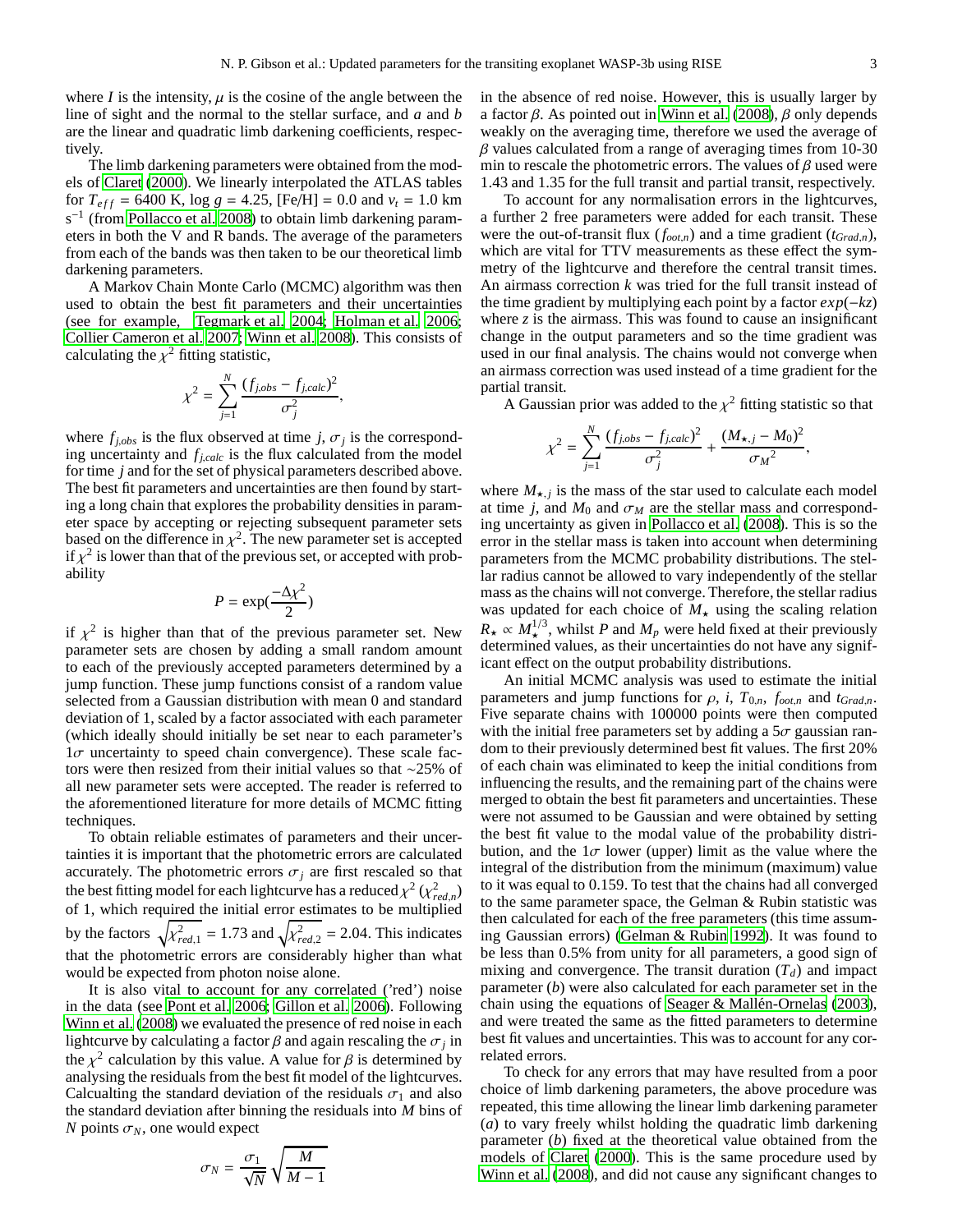

<span id="page-4-7"></span>**Fig. 2.** Timing residuals of the RISE transits of WASP-3 and the epoch given in [Pollacco et al. \(2008\)](#page-5-8) using the updated ephemeris.

the best fit values, however, it did increase the errors in  $i$  and  $\rho$ slightly and hence these results were adopted as our final values. A further check on the choice of limb darkening parameters involved repeating this process by replacing the quadratic limb darkening coefficient (*b*) determined for the combined V+R filter by those obtained for the individual V and R filters. This caused no significant variation from the previously determined results in either case, and thus we conclude that the choice of limb darkening parameters had no detrimental effects on our results. This was not surprising, as the linear limb darkening parameter was much more sensitive to the choice of filter than the quadratic parameter.

#### **4. Results**

#### 4.1. MCMC results

The parameters and their uncertainties calculated from the MCMC fit are shown in Table [1.](#page-5-16) The planet radius was found to be  $1.29_{-0.12}^{+0.05} R_J$ , and the planet density  $0.82_{-0.09}^{+0.14} \rho_J$  - consistent with the place discovery person Theorfore the degived plan tent with that of the discovery paper. Therefore the derived planetary parameters are still in agreement with models of highly irradiated Hot Jupiters (e.g. [Fortney et al. 2007](#page-4-5)) as concluded in [Pollacco et al. \(2008\)](#page-5-8).

The inclination is also consistent with that calculated previously but it is now known much more accurately with a value of 85.06<sup>+0.16</sup> deg - a factor of ~5 increase in precision. However, the trengt duration was found to be inconsistent with that of the the transit duration was found to be inconsistent with that of the discovery paper ( $\sim$  4.1 $\sigma$ ).  $T_d$  is very sensitive to the inclination of the system, and we believe the discrepancy arises due to the discovery data not being of sufficient quality to constrain it accurately, and therefore has resulted in an underestimated error in the transit duration. If the updated inclination from the RISE data is used along with the remaining parameters from [Pollacco et](#page-5-8) al. [\(2008\)](#page-5-8), then the calculated  $T_d$  is found to be consistent with our value.

#### 4.2. Transit ephemeris

The RISE transits do not differ significantly from the discovery ephemeris however this can be updated using the longer baseline. This was found by minimizing  $\chi^2$  by fitting a linear func-

**Table 2.** Central transit times and uncertainties for the RISE photometry.

<span id="page-4-6"></span>

| Epoch | Transit Time [HJD] Uncertaintly (days) |         |
|-------|----------------------------------------|---------|
| 0     | 2454605.55956                          | 0.00035 |
| 59    | 2454714.52210                          | 0.00036 |

tion of Epoch *E* and period *P* to the transit times from this paper (shown in table [2\)](#page-4-6) and the ephemeris of [Pollacco et al. \(2008](#page-5-8)),

$$
T_c(E) = T_c(0) + EP,
$$

where  $T_c(0)$  was set to the central transit time from 18 May 2008 RISE data. The results were  $T_c(0) = 2454605.55915 \pm 12008$ 0.00023 [HJD] and  $P = 1.846835 \pm 0.000002$  days. Fig [2](#page-4-7) shows a plot of the timing residuals of WASP-3 transits using the updated ephemeris.

#### **5. Summary and Discussion**

We have presented some of the first results from RISE of a full and partial transit of the exoplanet system WASP-3. An MCMC analysis was used to update the parameters which were found to be consistent with those of [Pollacco et al. \(2008](#page-5-8)), except for the calculated value for the transit duration, which is explained in terms of the large uncertainty in the previously determined inclination. Using the central transit times an updated ephemeris was calculated to aid in further observations of this system.

Although the timing accuracy was not of the order we intended for RISE (<∼ 10*s*), other transits observed with RISE (for TTV experiments) are producing much more impressive light curves (see [Steele et al. 2008](#page-5-9)). This is mainly because the photometric errors for each WASP-3 light curve had to be multiplied by the factors  $\sqrt{\chi^2_{red}} = 1.73$  and 2.04 in our analysis so that the reduced  $\chi^2 = 1$ . It is as yet unclear why this is the case, but is perhaps due to randomised systematics caused by a combination of the moon, changing flat-field structure and poor autoguiding. Further RISE observations currently being made at the LT should not suffer from these problems, and we hope to report on further transit timing datasets in future papers.

*Acknowledgements.* RISE was designed and built with resources made available from Queens University Belfast, Liverpool John Moores University and the University of Manchester. The Liverpool Telescope is operated on the island of La Palma by Liverpool John Moores University in the Spanish Observatorio del Roque de los Muchachos of the Instituto de Astrofisica de Canarias with financial support from the UK Science and Technology Facilities Council. F.P.K. is grateful to AWE Aldermaston for the award of a William Penney Fellowship. We extend our thanks to members of the Liverpool Telescope support staff, who have been invaluable during the commissioning period of RISE and subsequent test observations. We finally thank the anonymous referee for helpful comments that led to several improvements in the manuscript.

#### **References**

- <span id="page-4-1"></span>Agol, E., Steffen, J., Sari, R., & Clarkson, W. 2005, MNRAS, 359, 567
- <span id="page-4-0"></span>Bakos, G., Noyes, R. W., Kovács, G., et al. 2004, PASP, 116, 266
- <span id="page-4-2"></span>Claret, A. 2000, A&A, 363, 1081
- <span id="page-4-3"></span>Collier Cameron, A., Wilson, D. M., West, R. G., et al. 2007, MNRAS, 380, 1230
- <span id="page-4-5"></span>Fortney, J. J., Marley, M. S., & Barnes, J. W. 2007, ApJ, 659, 1661
- <span id="page-4-4"></span>Gelman, A. & Rubin, D. B. 1992, Stat. Sci., 7, 457